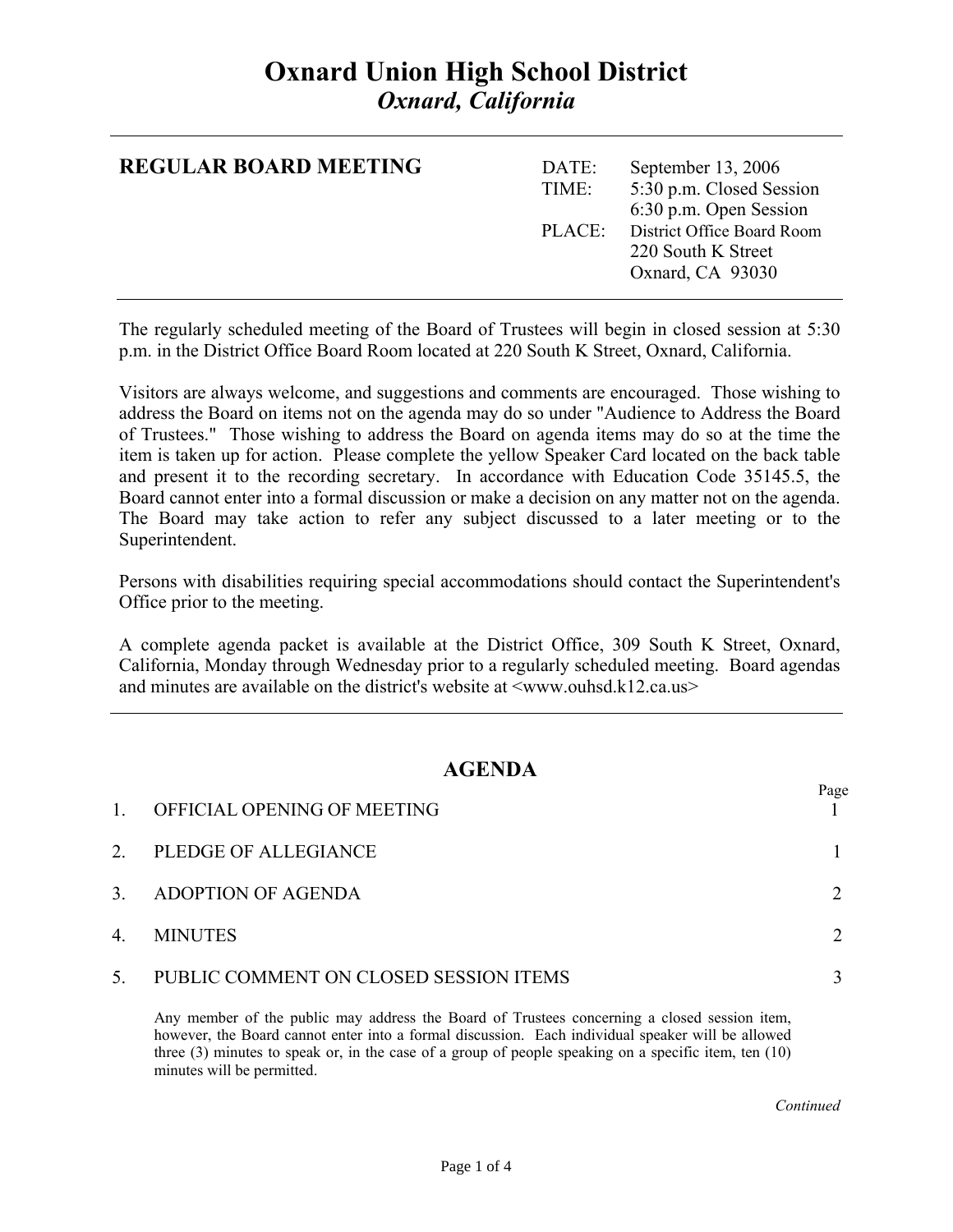| 6. | <b>CLOSED SESSION</b><br>During this time, the Board may adjourn to Closed Session to discuss confidential material relating<br>to the items listed below. |                                                                                                                                                                                                                                                                                                                                                                                                                                                                                                                                                                                                                                                                                                 |                |
|----|------------------------------------------------------------------------------------------------------------------------------------------------------------|-------------------------------------------------------------------------------------------------------------------------------------------------------------------------------------------------------------------------------------------------------------------------------------------------------------------------------------------------------------------------------------------------------------------------------------------------------------------------------------------------------------------------------------------------------------------------------------------------------------------------------------------------------------------------------------------------|----------------|
|    | A.<br><b>B.</b>                                                                                                                                            | Student Personnel: [Education Code §35146, 48912, 48919]<br>Conference with Agency Labor Negotiator [Government Code §54957.6]<br>Employee Organization: Oxnard Federation of Teachers (OFT)<br>Certificated Unit<br>Employee Organization: California School Employees Association (CSEA)                                                                                                                                                                                                                                                                                                                                                                                                      |                |
|    | $\mathcal{C}$ .                                                                                                                                            | Campus Supervisor Unit<br>Conference with Real Property Negotiator [Government Code §54956.8]<br>North Side of Central Avenue East of Strickland and West of Rio<br>Mesa High School (Ventura County Assessor's Parcel<br>No. $147-0-060-225$<br>District Office Update<br>Negotiator: Randy Winton, Assistant Superintendent-Business Services                                                                                                                                                                                                                                                                                                                                                 |                |
| 7. |                                                                                                                                                            | RECONVENE IN PUBLIC: REPORT OF CLOSED SESSION ACTION                                                                                                                                                                                                                                                                                                                                                                                                                                                                                                                                                                                                                                            | 3              |
| 8. |                                                                                                                                                            | <b>PUBLIC HEARING</b><br>Sufficiency of Instructional Materials in Accordance with Education Code §60119                                                                                                                                                                                                                                                                                                                                                                                                                                                                                                                                                                                        | $\overline{4}$ |
| 9. |                                                                                                                                                            | AUDIENCE TO ADDRESS BOARD OF TRUSTEES<br>Those persons wishing to address the Board may do so at this time by completing a yellow Speaker<br>Card, located on the back table, and presenting it to the recording secretary. Please address your<br>comments to the Board President and state your name and address. Individual presentations are<br>limited to three (3) minutes each, or in the case of a group of people speaking on a specific items, ten<br>(10) minutes will be permitted. Please refer to the complete text of Oxnard Union High School<br>District Board Policy 910: Procedures for Communicating with the Board of Trustees, located in the<br>front of the Board book. | $\overline{4}$ |

## 10. SUPERINTENDENT'S REPORTS

| A.          | Board Recognition: Rene and Edgar Herrera, Rio Mesa High School     |               |
|-------------|---------------------------------------------------------------------|---------------|
| Β.          | Regular Report: 2005-2006 Unaudited Actuals                         | 5.            |
| $C_{\cdot}$ | Receipt of Initial Contract Proposal: CSEA – Campus Supervisor Unit | 5.            |
| D.          | Receipt of Initial Contract Proposal: OFT – Certificated Unit       | 5.            |
| Е.          | Consideration of Proposed Classified Job Description: Information   |               |
|             | Technology Department – Webmaster                                   | $\mathcal{F}$ |
| $F_{\cdot}$ | General District Update: Superintendent Jody Dunlap                 | 6             |
| G.          | Regular Report: Student Representative to the Board of Trustees     | 6             |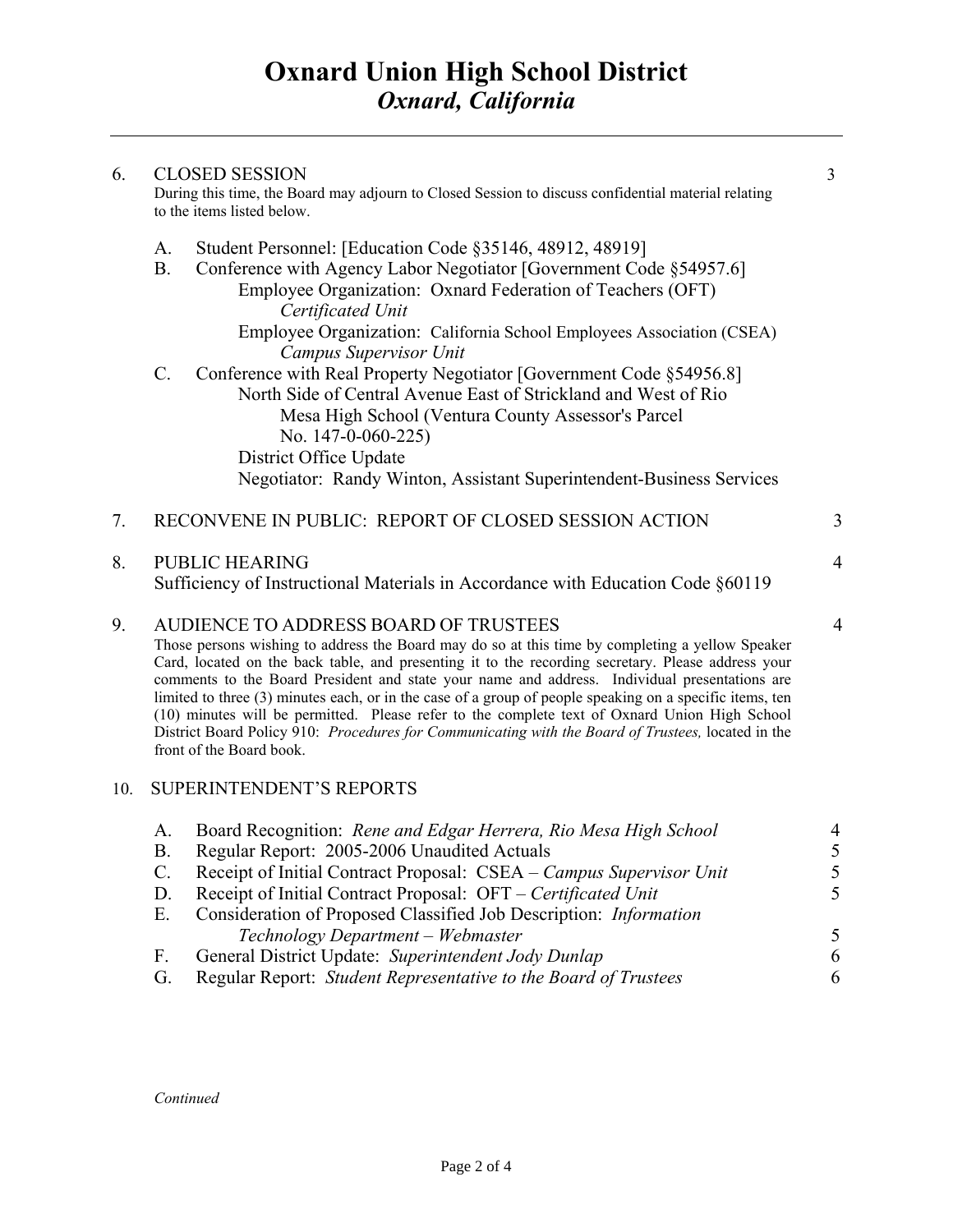## 11. CONSENT CALENDAR

| A.        | Consideration of Approval of Certificated and Classified Personnel                      | 6              |
|-----------|-----------------------------------------------------------------------------------------|----------------|
| <b>B.</b> | Consideration of Approval of Purchase Orders                                            | $\overline{7}$ |
| $C$ .     | Consideration of Approval of Student Expulsions by Voluntary Agreement                  |                |
|           | of the School Principal, the Students, and the Students' Parents/                       |                |
|           | Guardians, as per Board Policy 5144, Section 22                                         | $\overline{7}$ |
| D.        | Consideration of Approval of Non-Public School Placement for Student Case               |                |
|           | Numbers Six through Fifteen, 06/07, According to the Recommendation                     |                |
|           | of the Students' IEP Teams and the Director of Special Education                        | $\tau$         |
| Ε.        | Consideration of Approval of 2006 Summer School Graduates                               | 8              |
| F.        | Consideration of Approval of Proposed Revision to Classified Job Description:           |                |
|           | <b>Systems Analyst</b>                                                                  | 8              |
| G.        | Consideration of Adoption of Resolution No. 06-36: Board Member                         |                |
|           | Compensation                                                                            | $8\,$          |
| Η.        | Consideration of Approval of Notice of Completions:                                     | 9              |
|           | > Burns & Thomas Landscape, Inc. for Hillside Landscape Work at ACHS                    |                |
|           | $\triangleright$ RSC Construction, Inc. for the Resurfacing of the Parking Lots at ACHS |                |
|           | $\triangleright$ Pro West Landscaping, Inc. for Landscaping and Renovation of Football  |                |
|           | <b>Fields Districtwide</b>                                                              |                |
|           | > Fence Factory for the Fencing Project at CIHS                                         |                |
|           | > Landmark Grading & Paving, Inc. dba Quality Paving for Asphalt Work at                |                |
|           | <b>RMHS</b>                                                                             |                |
|           | $\triangleright$ Channel Islands Roofing, Inc. for the Roofing Project at RMHS          |                |
|           | > Johnson Flooring, Inc. for the Gym Floor Resurfacing at Adolfo Camarillo,             |                |
|           | Channel Islands, Hueneme, Oxnard, Pacifica, Rio Mesa High Schools                       |                |
|           | $\triangleright$ R. Chartrand Construction for the Asphalt Work at FHS                  |                |
|           | Tommy's Landscape, Inc. for Quad Renovation at ACHS                                     |                |
|           | $\triangleright$ Hughes General Engineering for the Quad Remodel at CIHS                |                |
|           | Century Contractors Corp. for the Quad Remodel at HHS                                   |                |
|           | $\triangleright$ R. Chartrand Construction for the Sidewalk Construction at RMHS        |                |
| I.        | Consideration of Approval of a 50-50 Match Funding for Replacement of Rio               |                |
|           | Mesa High School's Gymnasium and Football Stadium Sound Systems                         | 9              |
| J.        | Consideration of Approval to Add Alternate Bid to Century Contractors'                  |                |
|           | Contract for the Quad Remodel Project at Hueneme High School                            | 10             |
| K.        | Consideration of Adopting Resolution No. 06-37, Resolution for Adopting the             |                |
|           | "Gann" Limit                                                                            | 10             |
| L.        | Donations                                                                               | 10             |
| M.        | Disposal of Surplus Property                                                            | 11             |
| N.        | Consideration of Approval of ACHS Trip Request for 16 Students and 4                    |                |
|           | Chaperones to Attend Basketball Tournament in Las Vegas, Nevada,                        |                |
|           | December 26-30, 2006                                                                    | 11             |
|           |                                                                                         |                |

 *Continued*